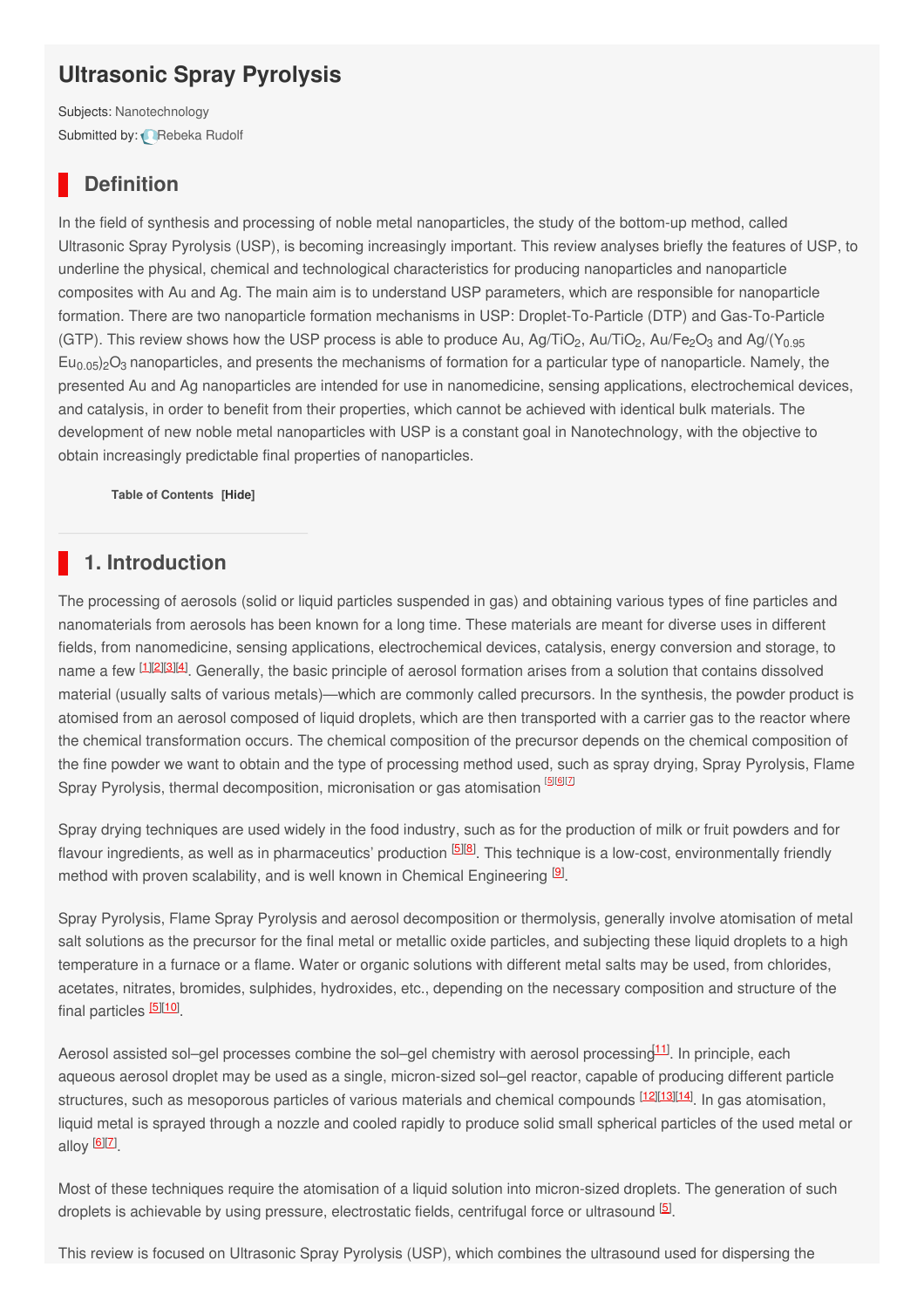precursor solution into droplets and chemical decomposition of the dissolved material inside the droplets at elevated temperatures, resulting in the formation of fine powder. In the USP reactor the evaporation of solvent from droplets occurs first, in the next stage the remaining solvent inside the dry droplets is decomposed chemically via pyrolysis, and, in the final stage, fine particles are obtained through the sintering process. The advantage of the USP method is the simplicity of setting up individual process segments and changing their configuration, continuous nanomaterials' synthesis, and the possibility of synthesising nanoparticles from various raw materials. The disadvantage is the low efficiency, due to losses of the dissolved material on the construction elements of the USP device.

Currently, there is a need for scaled-up production of nanoparticles, able to take up the increasing quantities of nanoparticles required for advanced applications. Technologies for generating nanoparticle powders and suspensions have existed for several decades <sup>[\[15](#page-5-14)]</sup>, and are being improved upon continually, while novel approaches are also being studied <sup>[\[16](#page-5-15)][\[17](#page-5-16)]</sup>. One potentially reliable method for the large scale synthesis of nanoparticles is the USP process<sup>[\[18](#page-5-17)]</sup>. This process is considered to be relatively cost-effective, and easily scalable from the laboratory to an industrial level. Several different types of nanoparticles and structures can also be produced by USP, such as solid or hollow nanoparticles, core– shell and ball-in-ball structures, etc. [\[4](#page-5-3)][\[19](#page-5-18)][[20](#page-5-19)][\[21](#page-5-20)][\[22](#page-5-21)], giving an additional advantage to this production method. Yolk–shell-structured <sup>[\[23](#page-5-22)][\[24](#page-6-0)]</sup>, mesoporous <sup>[\[25](#page-6-1)]</sup> and multicomponent composite particles <sup>[\[26](#page-6-2)][\[27](#page-6-3)]</sup> were also proven to be synthesised with this method, by a group focusing on Li-ion and Na-ion battery applications of these particles. Depending on the particle composition, the formation of mesoporous or multicomponent structures can also be facilitated with subsequent processing of the initial particles produced by USP. The process is also used extensively for thin film deposition <sup>[\[](https://www.mdpi.com/1996-1944/13/16/3485/htm#B28-materials-13-03485)[21](#page-5-20)][\[28](#page-6-4)]</sup>, with multiple layers <sup>[\[29](#page-6-5)]</sup>. The latest scientific finding reported<sup>[\[30](#page-6-6)]</sup> that a fully solution-based fabrication process exploiting USP and spin coating techniques, owing to their simplicity, high degree of freedom for mixing metal oxide precursor salts, and larger area deposition, opens the potential application of solution-processed transistors for low-cost electronic devices.

In our long-term investigation and experimental work, we have used USP to produce several metallic and metal oxide particles with micron and nano sizes, ranging from Au (from Au salts and from gold scrap), Ag, Ag/TiO<sub>2</sub>, Au/TiO<sub>2</sub>, ZnO, Fe/Au, Co, Cr and rare earth metals. For Au nanoparticles (AuNPs) we have also investigated extensively the cytotoxic and immunomodulatory properties of these particles for biomedical applications <sup>[\[31](#page-6-7)][\[32](#page-6-8)][\[33](#page-6-9)]</sup>, as well as their behaviour when exposed to in situ heating during TEM observation <sup>[\[34](#page-6-10)]</sup>, and their use in printing inks for Electronics (not yet published). We have also applied Au and ZnO nanoparticles in PMMA composites for advanced dental materials for removable prostheses  $^{[35]}$  $^{[35]}$  $^{[35]}$ . The Ag/TiO<sub>2</sub> and Au/TiO<sub>2</sub> particles were produced for use as catalysts, and rare earth metals for photocatalytic applications **[\[36](#page-6-12)][\[37](#page-6-13)]** 

## **2. Ultrasonic Spray Pyrolysis**

The main elements of the conventional USP device are the ultrasonic generator or nebuliser, the reactor furnace, and a system for nanoparticle collection and cooling (**Figure 1**). Ultrasonic nebulisers are the most efficient amongst other types of nebulisers for nanomaterial production, such as pneumatic and electrostatic, while also being affordable and having a low droplet velocity. Pneumatic nebulisers produce droplets by expanding a pressurised liquid. These nebulisers have a high droplet output of large sizes around ≈50 μm, and the droplet sizes and size distribution are difficult to control <sup>[\[38](#page-6-14)]</sup>. Electrostatic nebulisers use an electrostatic field to extract droplets from a liquid <sup>[\[28](#page-6-4)]</sup>. They have a low productivity, and can only be used on conductive liquids. Ultrasonic nebulisers produce droplets in a narrow size distribution, less than 10 µm, with acceptable productivity. Ultrasonic spray nozzles generate more stable and uniform droplets, but cannot produce droplets as small as ultrasonic nebulisers <sup>[\[38](#page-6-14)]</sup>. As such, ultrasonic nebulisers have good characteristics regarding their droplet output, and are used commonly in Spray Pyrolysis processes [\(Table](https://www.mdpi.com/1996-1944/13/16/3485/htm#table_body_display_materials-13-03485-t001) 1).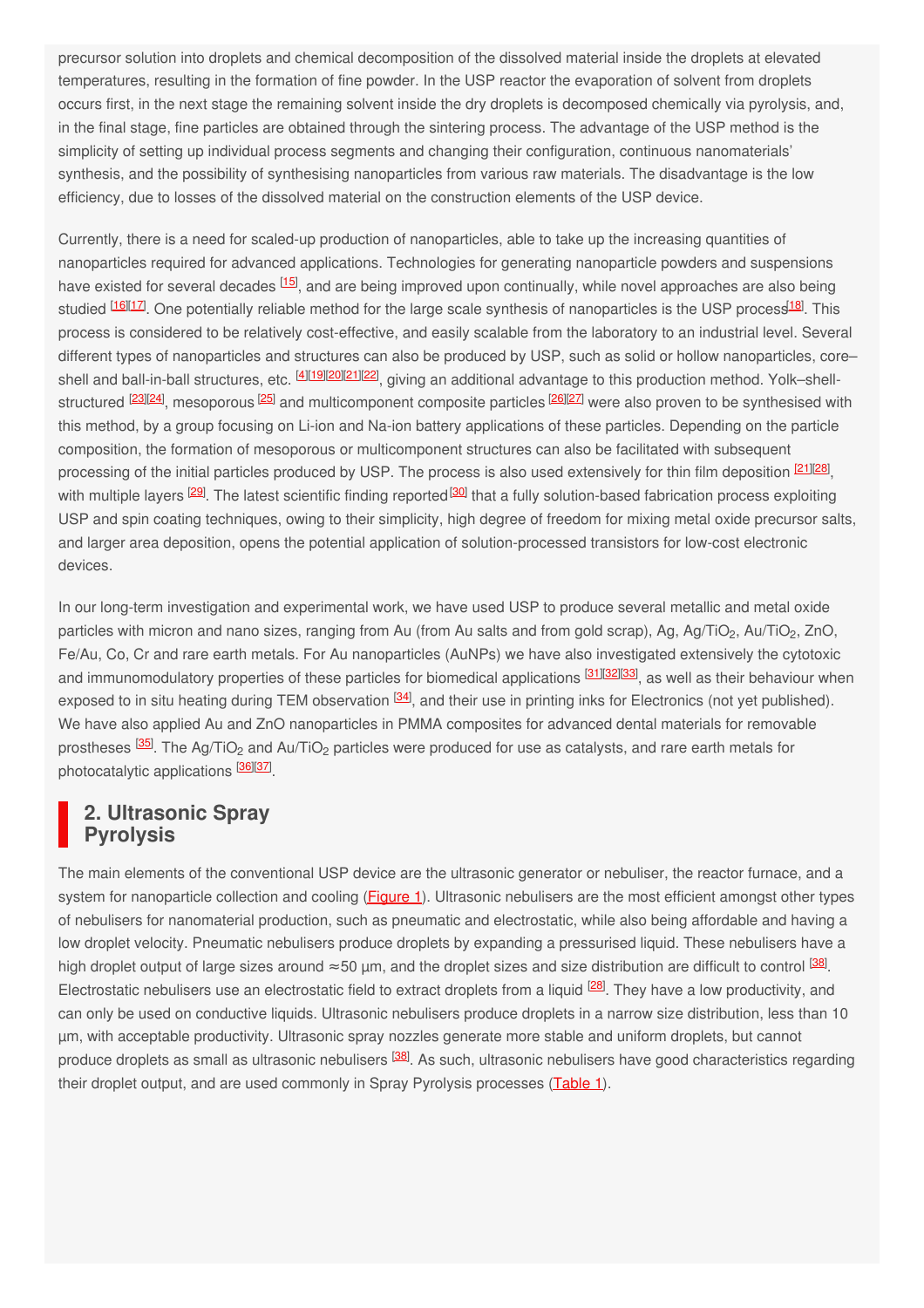

**Figure 1.** Aerosol droplet formation from a starting solution with ultrasound, an example of gold chloride precursor for AuNP synthesis (Assumption: The ion states inside the aerosol droplets are the same as in the starting solution, adapted from <sup>[\[39](#page-6-15)][\[40](#page-6-16)]</sup>).

| <b>Particle Production Method</b>          | <b>Typical Particle Sizes</b>                           | <b>Possible</b><br><b>Production Yield</b> |
|--------------------------------------------|---------------------------------------------------------|--------------------------------------------|
| Ultrasonic Spray Pyrolysis                 | Nanometer to micron-sized particles, 10<br>$nm-5 \mu m$ | 0.1-100 kg/d [28][41]                      |
| <b>Flame Spray Pyrolysis</b>               | Nanometer to submicron-sized particles,<br>$5 - 500$ nm | 1-25 kg/d, derived<br>from $[40]$          |
| Spray Pyrolysis--pneumatic<br>nebuliser    | Micron-sized particles or larger, >1 µm                 | $>5$ t/d $[28]$                            |
| Spray Pyrolysis—electrostatic<br>nebuliser | Nanoparticles, <100 nm                                  | $<$ 1 kg/d $[28]$                          |

**Table 1.** Comparison of production yields of selected aerosol routes for particle synthesis.

The sizes of the synthesised nanoparticles depend on the ultrasound frequency<sup>[\[4](#page-5-3)][\[42](#page-6-18)][\[43](#page-6-19)]</sup>, which determines the sizes of the aerosol droplets and the concentration of the dissolved salts in the precursor solution droplets. Due to vibrations of the ultrasound below the solution surface, the kinetic energy of the solution molecules increases rapidly. This causes small droplets to overcome the surface tension and break away from it. This effect, known as nebulisation [\(Figure](https://www.mdpi.com/1996-1944/13/16/3485/htm#fig_body_display_materials-13-03485-f001) 1), produces micron-sized aerosol droplets, which act as individual chemical reactors when subjected to thermal treatment  $\frac{[44][45]}{2}$  $\frac{[44][45]}{2}$  $\frac{[44][45]}{2}$  $\frac{[44][45]}{2}$  $\frac{[44][45]}{2}$ . Droplets in a size distribution from 1 to 15 µm are created with a high-frequency ultrasound (0.5–3 MHz $\frac{[46]}{2}$  $\frac{[46]}{2}$  $\frac{[46]}{2}$ .

The generated droplets of the precursor solution are transported into the furnace with a carrier gas, where the synthesis stages of evaporation and droplet shrinkage, thermal decomposition and densification take place. Depending on the precursor salt composition and chemistry, a reaction gas may be included with the carrier gas, in order to promote the formation of pure metal or metal oxide nanoparticles. The process forms solid, nonporous nanoparticles with different amounts of aggregation, depending on the process conditions and parameters used (reaction temperature, gas flow, residence time, precursor selection and concentration).

## **3. Particle Formation with USP**

#### **3.1. Droplet-To-Particle Conversion Mechanism in USP**

The liquid-to-solid and solid-to-solid conversion processes with USP can be described with the DTP mechanism. This mechanism, in general, consists of the formation of droplets, transportation of these droplets into a heating zone, evaporation of the solvent and thermal conversion of the solute into the final nanoparticles. As the droplet with dissolved material is being evaporated it shrinks, and, simultaneously, increases the mass fraction of the solute inside the droplet.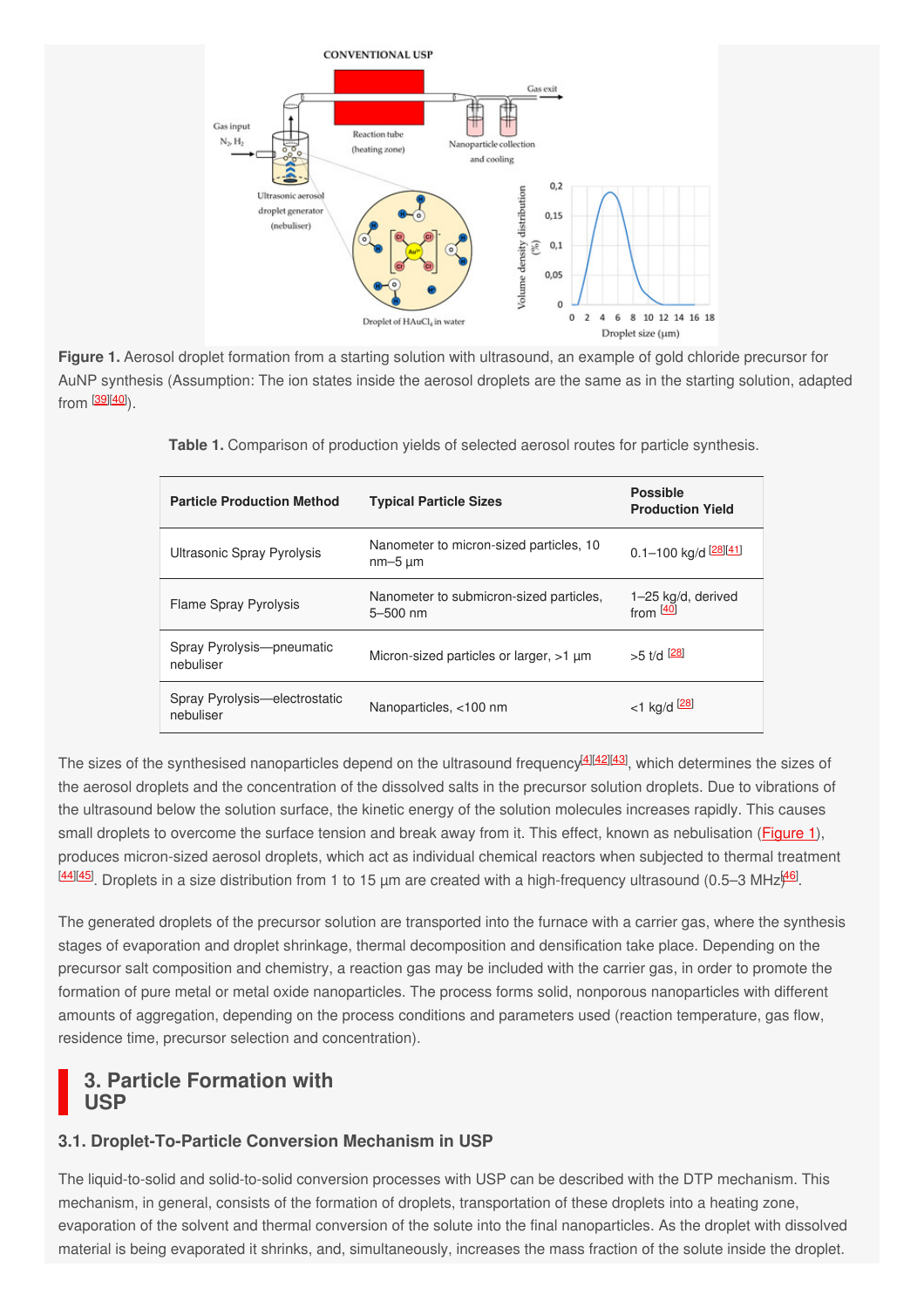The solute can begin to precipitate before uniform saturation is reached across the droplet because the solute diffusion is slower than the evaporation of the solvent. As the solid material is being precipitated on the droplet surface due to supersaturation, the liquid can become trapped in the centre. It then begins to evaporate through the newly formed surface crust (**Figure 2**). This slows down the evaporation rate.



Solute precipitation in droplets has not been described by any theory in a quantitative manner. For a given solute, the supersaturation required for precipitation must be measured [\[4](#page-5-3)][\[48](#page-6-24)], and is a function of the exact composition of the solution (impurities act as precipitation sites). Because the rate of nucleation determines particle morphology, the evaporation determines particle morphology (evaporation depends on a number of factors, such as surrounding vapour pressure and temperature).

Intraparticle reactions, such as thermal decomposition, also occur in the aerosol before and after solvent evaporation, and can influence particle morphology. These were studied with thermogravimetric analysis, differential thermal analysis and differential scanning calorimetry  $[4]$  $[4]$ . The precursor characteristics determine whether hollow or porous particles are formed. Whether a precursor melts or not before reacting has a very distinct difference on the final nanoparticle morphology. The volume fraction of the solute also influences the formation of porous or hollow particles, as does a high reduction of volume because of reactions, shown in [Figure](https://www.mdpi.com/1996-1944/13/16/3485/htm#fig_body_display_materials-13-03485-f005) 3.



**Figure 3.** Types of nanoparticles that can be synthesised from an aerosol droplet, depending on the parameter conditions, adapted from [\[49](#page-6-25)].

#### **3.2. Gas-To-Particle Conversion Mechanism in USP**

The GTP formation mechanism generally follows the supersaturation of a gaseous species of the desired material, which causes nucleation and new particle formation. The particles can be created by chemical reactions of gaseous precursors, or by physical processes, such as cooling of hot vapour. The average particle diameter, total particle concentration, size distribution and particle morphology evolve along the aerosol reactor in two different modes. One mode is nucleation– condensation, where a monomer (a gas-phase molecule) is formed by a chemical reaction or a decrease in temperature until nucleation occurs. The saturation ratio increases, and growth of the monomer proceeds by condensation of the monomer onto the particles. When no collisions occur, they can remain nearly spherical through the aerosol reactor path.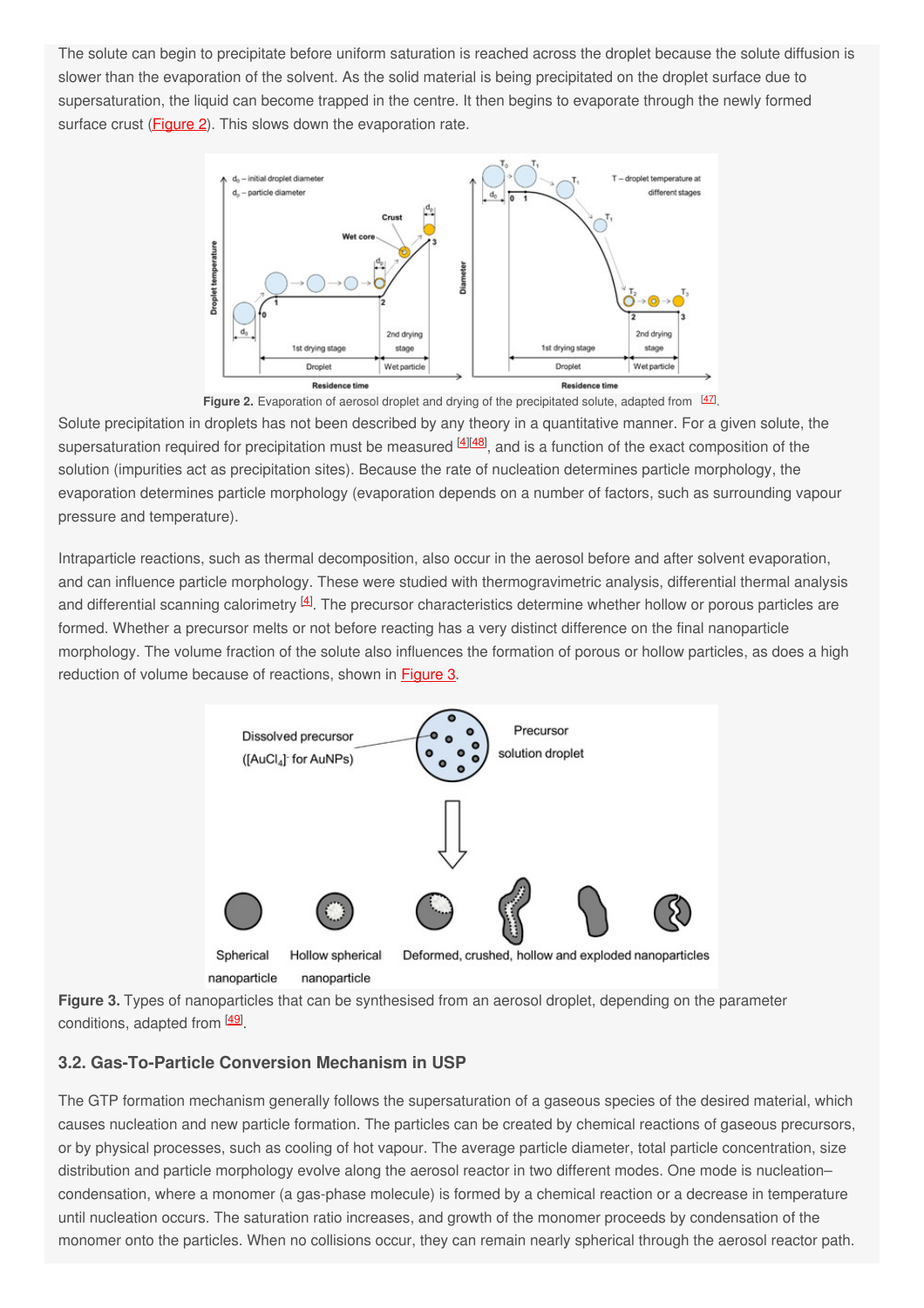Surface reaction on the particles may also occur, promoting growth. Another mode is nucleation–coagulation, where particles are formed and their high concentration allows collisions and coalescence of particles, resulting in the growth of the particles. Both modes can be found in laboratory processes, while nucleation–condensation is usually not found in industrial systems.

In the nucleation–condensation mode, the morphology of the particles depends on collisions and coalescence. Particles coalesce by sintering after collisions in order to become spherical. The ratio of rates of collisions and coalescence ( $\alpha_{\rm c}$ <u>[\[](https://www.mdpi.com/1996-1944/13/16/3485/htm#B56-materials-13-03485)[4](#page-5-3)][\[50](#page-6-26)][\[51](#page-6-27)</u>]) determines the morphology. In collision-limited growth (α $_6 = \infty$ ), the sintering rate is rapid relative to collisions, allowing for the formation of spherical particles between collisions. In sintering-limited growth ( $\alpha_c$  = 0) the particles exist as aggregates. Intermediate conditions ( $\alpha_{\rm c}\approx$  1) are in existence in real situations, where the particle morphology is a function of parameters that control the sintering rate—temperature and material properties. The primary particle size is also a function of these parameters [\(Figure](https://www.mdpi.com/1996-1944/13/16/3485/htm#fig_body_display_materials-13-03485-f006) 4).





When the aerosol droplet evaporates within the GTP mechanism, the solute is vapourised along with the solvent, resulting in the presence of the solute vapours and their partial vapour pressure. When saturation of vapours is reached, nucleation occurs, and growth of particles proceeds as described previously. Particles formed by the GTP conversion are typically smaller than the particles formed by the DTP mechanism.

#### **4. Conclusions and Outlook**

From the presented review the following conclusions can be summarised:

(1) USP is a potentially reliable method for the large scale synthesis of nanoparticles; (2) The size of obtained nanoparticles is connected with the droplet diameter and the initial concentration of the precursor solution; (3) In USP, in general, there are two conversion formation mechanisms of nanoparticles: DTP and GTP; (4) Through USP it is possible to synthesise AuNPs, particles decorated with nanoparticles (Ag/TiO<sub>2</sub> and Au/TiO<sub>2</sub>), Au/Fe<sub>2</sub>O<sub>3</sub> nanoparticles, photoluminescent Ag/(Y $_{0.95}$  Eu $_{0.05}$ )2O $_3$  nanoparticles and others, in the form of powder or in solution as a suspension; (5) Characterisation of nanoparticles synthesised through USP is complex, and is connected closely to the different techniques, such as SEM, STEM, TEM, EDX analysis and others, with the aim of obtaining information about size, morphology, chemical composition and possible functional properties of nanoparticles.

It is important to take into account that the USP is a very fast process where all the described processes take place in micrometres' volume and in parts of seconds. For these reasons, the deviations of the proposed models are possible, and, based on this, synthesised nanoparticles are very often in a metastable state. The speed of the process and its reaction mechanisms also prevent real-time observations of the particle formation, while the many chemical and physical species present in the reaction tube (simultaneously present droplets of various sizes, vapours of solvents and salts) make modelling of the formation mechanisms difficult. This requires multiple optimisation experiments in order to obtain the desired particle characteristics, as the material properties are affected by several parameters. The formation models are, as such, derived from the characterisation of the finally obtained particles, while the connections between the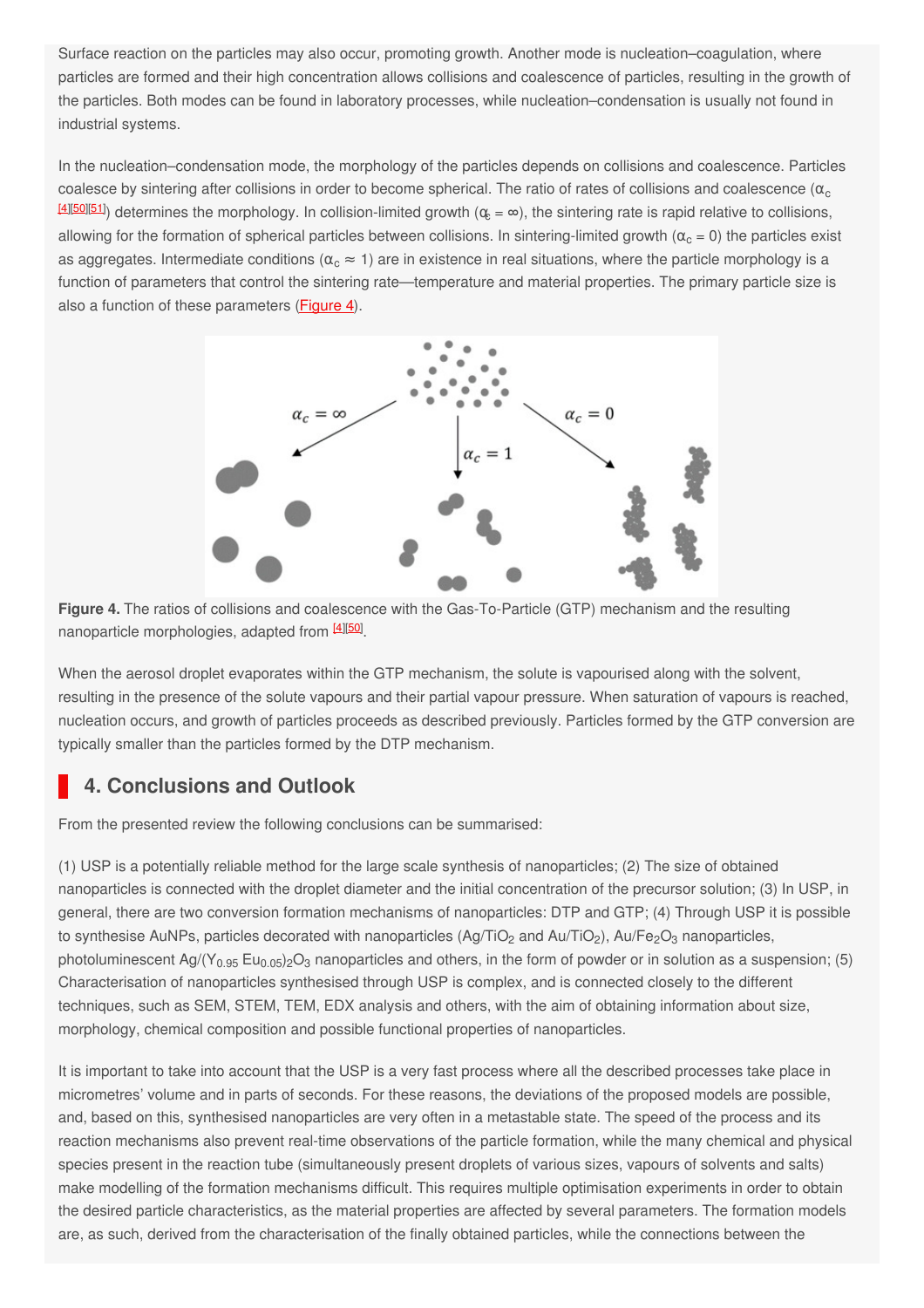parameters and the material properties are frequently not complete. More advanced characterisation technologies could alleviate this issue and provide more insight into the formation mechanisms, in order to reduce the number of optimisation experiments. This is especially important with upscaled USP devices, for reducing the costs of production set up.

An advantage of USP is its ability to produce complex morphologies and compositions in a one-pot synthesis method, with a continuous production, and is a reasonable development direction of the USP. This ability gives USP the potential for greater uptake in electronic, energy devices, solar cells and photocatalysis <sup>[\[](https://www.mdpi.com/1996-1944/13/16/3485/htm#B52-materials-13-03485)[52](#page-6-28)][\[53](#page-7-0)]</sup>. However, complex particles again increase the number of required optimisation steps and experiments to obtain the desired particle properties.

The rapid formation at elevated temperatures may also result in undesired properties of the final particles, such as crystallinity, composition or morphology. In some cases, subsequent thermal or chemical treatment of the particles produces the desired result, however, this decreases the advantage of using USP as a one-pot synthesis method, increasing particle production complexity and costs. In some cases, optimisation of the USP parameters and formation conditions can produce more favourable results without additional processing.

#### <span id="page-5-1"></span><span id="page-5-0"></span>**References**

- <span id="page-5-2"></span>1. Mody, V.V.; Siwale, R.; Singh, A.; Mody, H.R. Introduction to metallic nanoparticles. J. Pharm. Bioallied Sci. 2010, 2, 282–289.
- 2. Pattnaik, P. Surface plasmon resonance. Appl. Biochem. Biotechnol. 2005, 126, 79–92.
- <span id="page-5-3"></span>3. Giljohann, D.A.; Seferos, D.S.; Daniel, W.L.; Massich, M.D.; Patel, P.C.; Mirkin, C.A. Gold Nanoparticles for Biology and Medicine. Angew. Chem. Int. Ed. 2010, 49, 3280–3294.
- <span id="page-5-4"></span>4. Kodas, T.T.; Hampden-Smith, M.J. Aerosol Processing of Materials, 1st ed.; Wiley-VCH: New York, NY, USA, 1998; ISBN 978-0-471- 24669-5.
- <span id="page-5-5"></span>5. Debecker, D.P.; le Bras, S.; Boissière, C.; Chaumonnot, A.; Sanchez, C. Aerosol processing: A wind of innovation in the field of advanced heterogeneous catalysts. Chem. Soc. Rev. 2018, 47, 4112–4155.
- <span id="page-5-6"></span>6. Sun, P.; Fang, Z.Z.; Zhang, Y.; Xia, Y. Review of the Methods for Production of Spherical Ti and Ti Alloy Powder. JOM 2017, 69, 1853– 1860.
- <span id="page-5-7"></span>7. Ma, J.; Wang, B.; Yang, Z.; Wu, G.; Zhang, J.; Zhao, S. Microstructure simulation of rapidly solidified ASP30 high-speed steel particles by gas atomization. Int. J. Min. Met. Mater. 2016, 23, 294–302.
- <span id="page-5-8"></span>8. Lefebvre, A.H.; McDonell, V.G.; McDonell, V.G. Atomization and Sprays; CRC Press: Boca Raton, FL, USA, 2017; ISBN 978-1-315- 12091-1.
- <span id="page-5-10"></span><span id="page-5-9"></span>9. Pega, S.; Boissière, C.; Grosso, D.; Azaïs, T.; Chaumonnot, A.; Sanchez, C. Direct aerosol synthesis of large-pore amorphous mesostructured aluminosilicates with superior acid-catalytic properties. Angew. Chem. Int. Ed. Engl. 2009, 48, 2784–2787.
- 10. Buesser, B.; Pratsinis, S.E. Design of Nanomaterial Synthesis by Aerosol Processes. Ann. Rev. Chem. Biomol. Eng. 2012, 3, 103–127.
- <span id="page-5-11"></span>11. Danks, A.E.; Hall, S.R.; Schnepp, Z. The evolution of 'sol–gel' chemistry as a technique for materials synthesis. Mater. Horiz. 2016, 3, 91–112.
- <span id="page-5-12"></span>12. Bore, M.T.; Rathod, S.B.; Ward, T.L.; Datye, A.K. Hexagonal Mesostructure in Powders Produced by Evaporation-Induced Self-Assembly of Aerosols from Aqueous Tetraethoxysilane Solutions. Langmuir 2003, 19, 256–264.
- <span id="page-5-13"></span>13. Boissiere, C.; Grosso, D.; Chaumonnot, A.; Nicole, L.; Sanchez, C. Aerosol route to functional nanostructured inorganic and hybrid porous materials. Adv. Mater. 2011, 23, 599–623.
- <span id="page-5-14"></span>14. Boissiere, C.; Grosso, D.; Amenitsch, H.; Gibaud, A.; Coupé, A.; Baccile, N.; Sanchez, C. First in-situ SAXS studies of the mesostructuration of spherical silica and titania particles during spray-drying process. Chem. Commun. 2003, 2798–2799.
- <span id="page-5-15"></span>15. Turkevich, J.; Stevenson, P.C.; Hillier, J. A study of the nucleation and growth processes in the synthesis of colloidal gold. Discuss. Faraday Soc. 1951, 11, 55–75.
- <span id="page-5-16"></span>16. Wang, Y.-C.; Gunasekaran, S. Spectroscopic and microscopic investigation of gold nanoparticle nucleation and growth mechanisms using gelatin as a stabilizer. J. Nanopart Res. 2012, 14, 1–11.
- <span id="page-5-17"></span>17. Lähde, A.; Koshevoy, I.; Karhunen, T.; Torvela, T.; Pakkanen, T.A.; Jokiniemi, J. Aerosol-assisted synthesis of gold nanoparticles. J. Nanopart Res. 2014, 16, 1–8.
- <span id="page-5-19"></span><span id="page-5-18"></span>18. Tsai, S.C.; Song, Y.L.; Tsai, C.S.; Yang, C.C.; Chiu, W.Y.; Lin, H.M. Ultrasonic spray pyrolysis for nanoparticles synthesis. J. Mater. Sci. 2004, 39, 3647–3657.
- 19. Okuyama, K.; Wuled Lenggoro, I. Preparation of nanoparticles via spray route. Chem. Eng. Sci. 2003, 58, 537–547.
- <span id="page-5-21"></span><span id="page-5-20"></span>20. Suh, W.H.; Jang, A.R.; Suh, Y.-H.; Suslick, K.S. Porous, Hollow, and Ball-in-Ball Metal Oxide Microspheres: Preparation, Endocytosis, and Cytotoxicity. Adv. Mater. 2006, 18, 1832–1837.
- 21. Patil, P.S. Versatility of chemical spray pyrolysis technique. Mater. Chem. Phys. 1999, 59, 185–198.
- <span id="page-5-22"></span>22. Iskandar, F.; Mikrajuddin; Okuyama, K. In Situ Production of Spherical Silica Particles Containing Self-Organized Mesopores. Nano Lett. 2001, 1, 231–234.
- 23. Oh, S.H.; Jo, M.S.; Jeong, S.M.; Kang, Y.C.; Cho, J.S. Hierarchical yolk-shell CNT-(NiCo)O/C microspheres prepared by one-pot spray pyrolysis as anodes in lithium-ion batteries. Chem. Eng. J. 2019, 368, 438–447.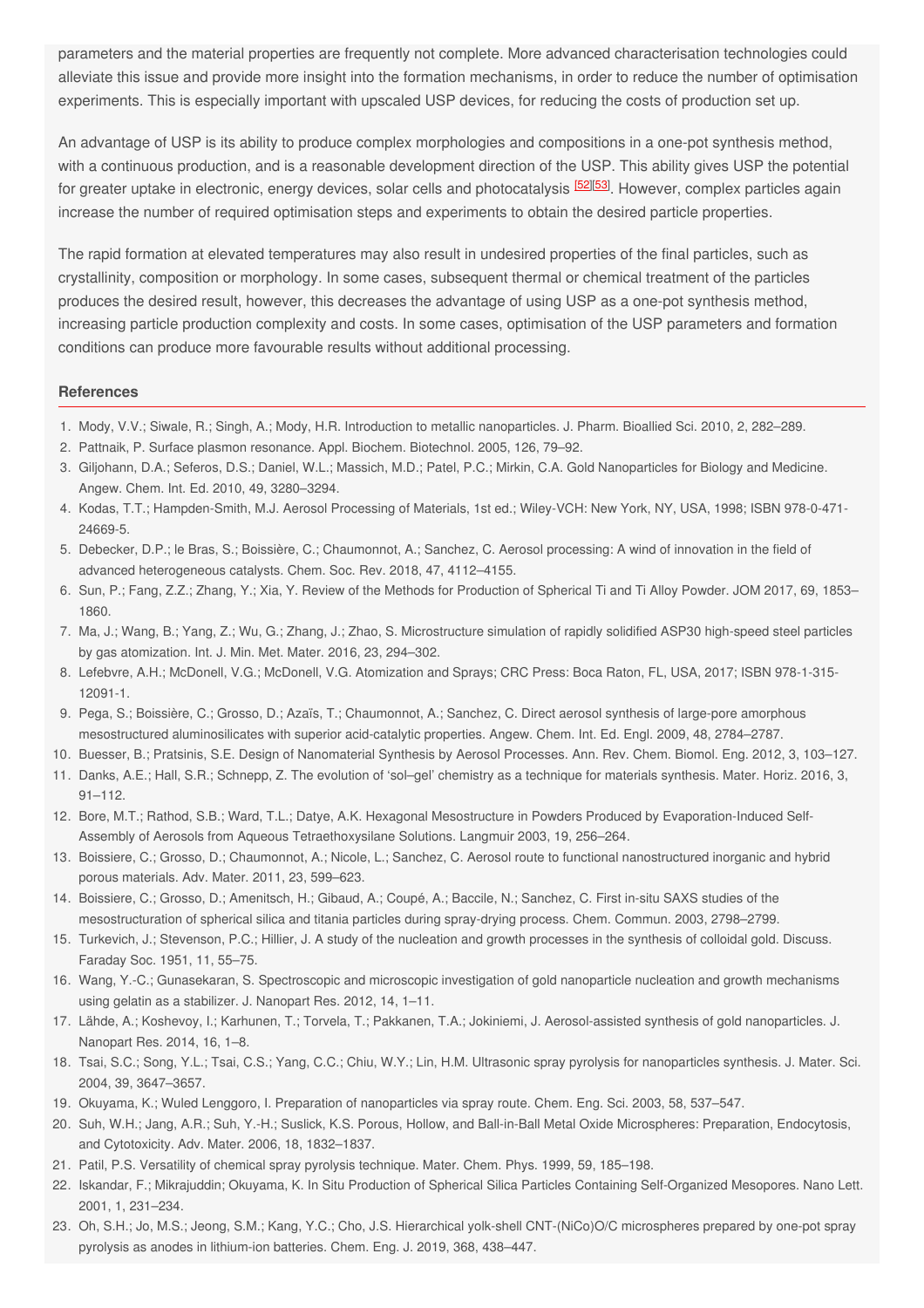- <span id="page-6-1"></span><span id="page-6-0"></span>24. Jo, M.S.; Ghosh, S.; Jeong, S.M.; Kang, Y.C.; Cho, J.S. Coral-Like Yolk–Shell-Structured Nickel Oxide/Carbon Composite Microspheres for High-Performance Li-Ion Storage Anodes. Nanomicro Lett. 2019, 11, 3.
- <span id="page-6-2"></span>25. Oh, S.H.; Kim, J.K.; Kang, Y.C.; Cho, J.S. Three-dimensionally ordered mesoporous multicomponent (Ni, Mo) metal oxide/N-doped carbon composite with superior Li-ion storage performance. Nanoscale 2018, 10, 18734–18741.
- <span id="page-6-3"></span>26. Cho, J.S.; Ju, H.S.; Lee, J.-K.; Kang, Y.C. Carbon/two-dimensional MoTe2 core/shell-structured microspheres as an anode material for Na-ion batteries. Nanoscale 2017, 9, 1942–1950.
- <span id="page-6-4"></span>27. Cho, J.S.; Lee, S.Y.; Lee, J.-K.; Kang, Y.C. Iron Telluride-Decorated Reduced Graphene Oxide Hybrid Microspheres as Anode Materials with Improved Na-Ion Storage Properties. ACS Appl. Mater. Interfaces 2016, 8, 21343–21349.
- <span id="page-6-5"></span>28. Leng, J.; Wang, Z.; Wang, J.; Wu, H.-H.; Yan, G.; Li, X.; Guo, H.; Liu, Y.; Zhang, Q.; Guo, Z. Advances in nanostructures fabricated via spray pyrolysis and their applications in energy storage and conversion. Chem. Soc. Rev. 2019, 48, 3015–3072.
- <span id="page-6-6"></span>29. Hernandez, R.T.L.; Escalona, A.; Granados, S.J.; Sánchez, A.; Orozco, S. Ultrasonic spray pyrolysis synthesis of Al, Zr, and Ti oxides multishell. J. Phys. Conf. Ser. 2019, 1221, 012026.
- <span id="page-6-7"></span>30. Tran, M.N.; Cleveland, I.J.; Aydil, E.S. Resolving the discrepancies in the reported optical absorption of low-dimensional non-toxic perovskites, Cs3Bi2Br9 and Cs3BiBr6. J. Mater. Chem. 2020, 8, 10416–10421.
- <span id="page-6-8"></span>31. Rudolf, R.; Friedrich, B.; Stopić, S.; Anžel, I.; Tomić, S.; Čolić, M. Cytotoxicity of gold nanoparticles prepared by ultrasonic spray pyrolysis. J. Biomater. Appl. 2012, 26, 595–612.
- <span id="page-6-9"></span>32. Dokić, J.; Rudolf, R.; Tomić, S.; Stopić, S.; Friedrich, B.; Budic, B.; Anzel, I.; Colić, M. Immunomodulatory properties of nanoparticles obtained by ultrasonic spray pirolysis from gold scrap. J. Biomed. Nanotechnol. 2012, 8, 528–538.
- <span id="page-6-10"></span>33. Tomić, S.; Đokić, J.; Vasilijić, S.; Ogrinc, N.; Rudolf, R.; Pelicon, P.; Vučević, D.; Milosavljević, P.; Janković, S.; Anžel, I.; et al. Size-Dependent Effects of Gold Nanoparticles Uptake on Maturation and Antitumor Functions of Human Dendritic Cells In Vitro. PLoS ONE 2014, 9, e96584.
- <span id="page-6-11"></span>34. Shariq, M.; Friedrich, B.; Budic, B.; Hodnik, N.; Ruiz-Zepeda, F.; Majerič, P.; Rudolf, R. Successful Synthesis of Gold Nanoparticles through Ultrasonic Spray Pyrolysis from a Gold(III) Nitrate Precursor and Their Interaction with a High Electron Beam. Chem. Open 2018, 7, 533–542.
- <span id="page-6-12"></span>35. Golub, D.; Ivanič, A.; Majerič, P.; Tiyyagura, H.R.; Anžel, I.; Rudolf, R. Synthesis of Colloidal Au Nanoparticles through Ultrasonic Spray Pyrolysis and Their Use in the Preparation of Polyacrylate-AuNPs' Composites. Materials 2019, 12.
- <span id="page-6-13"></span>36. Bogovic, J.; Rudolf, R.; Friedrich, B. The Controlled Single-Step Synthesis of Ag/TiO2 and Au/TiO2 by Ultrasonic Spray Pyrolysis (USP). JOM 2015.
- <span id="page-6-14"></span>37. Alkan, G.; Rudolf, R.; Bogovic, J.; Jenko, D.; Friedrich, B. Structure and Formation Model of Ag/TiO2 and Au/TiO2 Nanoparticles Synthesized through Ultrasonic Spray Pyrolysis. Metals 2017, 7, 389.
- <span id="page-6-15"></span>38. Jung, D.S.; Park, S.B.; Kang, Y.C. Design of particles by spray pyrolysis and recent progress in its application. Korean J. Chem. Eng. 2010, 27, 1621–1645.
- <span id="page-6-16"></span>39. Stopic, S.; Rudolf, R.; Bogovic, J.; Majerič, P.; Čolić, M.; Tomić, S. Synthesis of Au nanoparticles prepared by ultrasonic spray pyrolysis and hydrogen reduction. Mater. Tehnol. 2013, 47, 577–583.
- <span id="page-6-17"></span>40. Majerič, P.; Jenko, D.; Budič, B.; Tomić, S.; Čolić, M.; Friedrich, B.; Rudolf, R. Formation of Non-Toxic Au Nanoparticles with Bimodal Size Distribution by a Modular Redesign of Ultrasonic Spray Pyrolysis. Nanosci. Nanotechnol. Lett. 2015, 7, 920–929.
- <span id="page-6-18"></span>41. Manivasakan, P.; Karthik, A.; Rajendran, V. Mass production of Al2O3 and ZrO2 nanoparticles by hot-air spray pyrolysis. Powder Technol. 2013, 234, 84–90.
- <span id="page-6-20"></span><span id="page-6-19"></span>42. Messing, G.L.; Zhang, S.-C.; Jayanthi, G.V. Ceramic Powder Synthesis by Spray Pyrolysis. J. Am. Ceram. Soc. 1993, 76, 2707–2726.
- <span id="page-6-21"></span>43. Xiong, Y.; Kodas, T.T. Droplet evaporation and solute precipitation during spray pyrolysis. J. Aerosol Sci. 1993, 24, 893–908.
- 44. Bang, J.H.; Suslick, K.S. Applications of Ultrasound to the Synthesis of Nanostructured Materials. Adv. Mater. 2010, 22, 1039–1059.
- <span id="page-6-22"></span>45. Suslick, K.S.; Didenko, Y.; Fang, M.M.; Hyeon, T.; Kolbeck, K.J.; McNamara, W.B.; Mdleleni, M.M.; Wong, M. Acoustic Cavitation and Its Chemical Consequences. Philos. Trans. R. Soc. Math. Phys. Eng. Sci. 1999, 357, 335–353.
- <span id="page-6-24"></span><span id="page-6-23"></span>46. Bogović, J.; Schwinger, A.; Stopic, S.; Schröder, J.; Gaukel, V.; Schuchmann, H.P.; Friedrich, B. Controlled droplet size distribution in ultrasonic spray pyrolysis. Metall 2011, 65, 455–459.
- 47. Mezhericher, M.; Levy, A.; Borde, I. Heat and mass transfer of single droplet/wet particle drying. Chem. Eng. Sci. 2008, 63, 12–23.
- <span id="page-6-25"></span>48. Hileman, O.E., Jr. Precipitation from homogeneous solution applied to the drop technique for the study of nucleation. Talanta 1967, 14, 139–140.
- <span id="page-6-26"></span>49. Draper, N.D. Investigation of Surface-Potential Controlled Nucleation Using an Acoustic Levitation Apparatus. Ph.D. Thesis, Department of Chemistry, Simon Fraser University, Burnaby, BC, Canada, 2012.
- <span id="page-6-27"></span>50. Wu, M.K.; Windeler, R.S.; Steiner, C.K.R.; Börs, T.; Friedlander, S.K. Controlled Synthesis of Nanosized Particles by Aerosol Processes. Aerosol Sci. Technol. 1993, 19, 527–548.
- <span id="page-6-28"></span>51. Kruis, F.E.; Kusters, K.A.; Pratsinis, S.E.; Scarlett, B. A Simple Model for the Evolution of the Characteristics of Aggregate Particles Undergoing Coagulation and Sintering. Aerosol Sci. Technol. 1993, 19, 514–526.
- 52. Mueller, R.; Mädler, L.; Pratsinis, S.E. Nanoparticle synthesis at high production rates by flame spray pyrolysis. Chem. Eng. Sci. 2003, 58, 1969–1976.
- 53. Rahemi Ardekani, S.; Sabour Rouh Aghdam, A.; Nazari, M.; Bayat, A.; Yazdani, E.; Saievar-Iranizad, E. A comprehensive review on